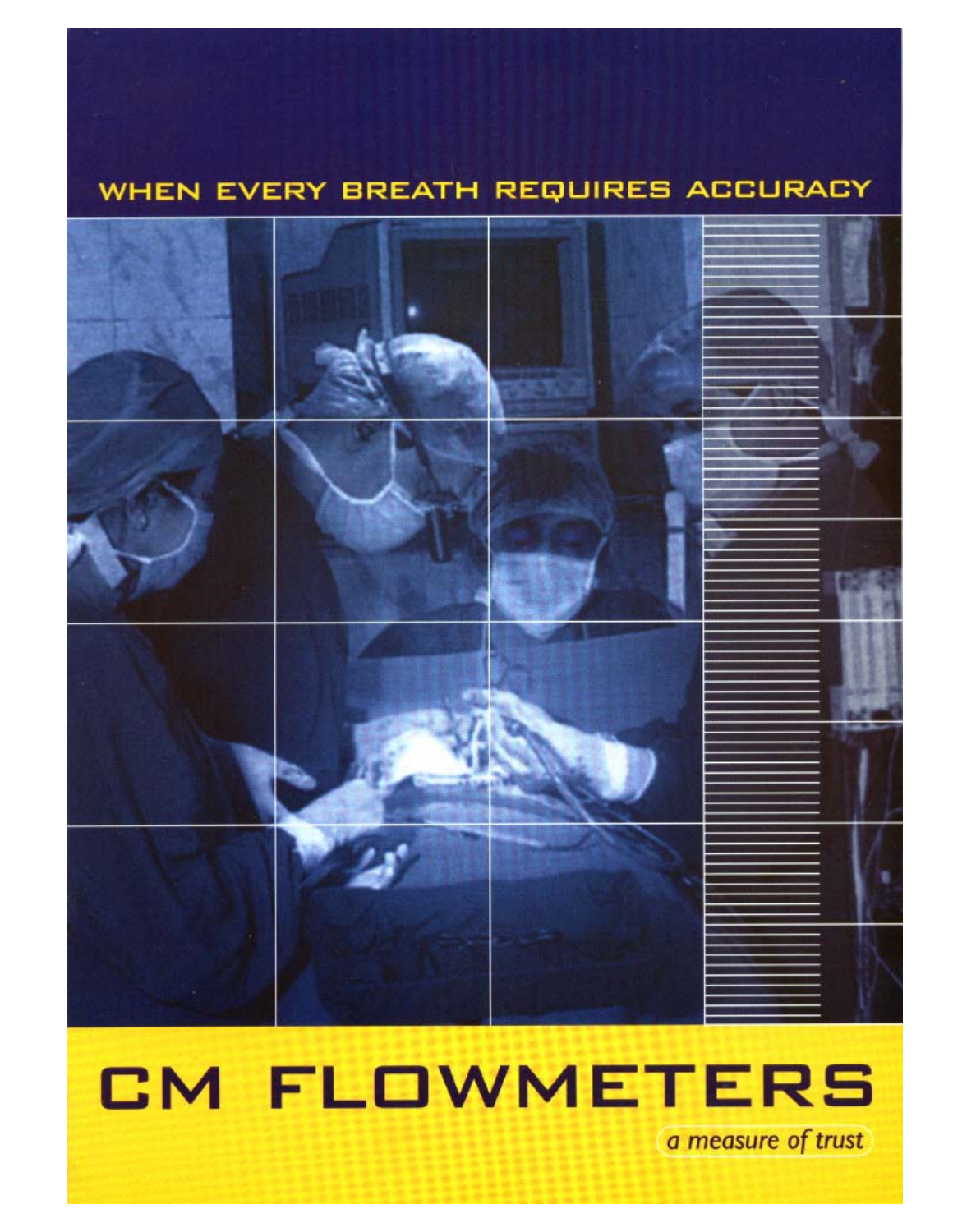#### **THE COMPANY**



**Chemicals & Meters** was established in 1967 by Raju Venkateswar (1929-94), a visionary US-trained chemical engineer. He was a pioneer in flowmeter manufacture in India. After much experimentation in a laboratory-cumworkshop in Kolkata, the technology was successfully developed for the manufacture of variable area flowmeters (or rotameters) for use in chemical and allied industries, scientific laboratories and medical applications. A small band of skilled and motivated workmen were intensively trained in the manufacturing process, with an accent on total quality.

The rotameter is a vital precision instrument needed to measure the rate offlow of liquids and gases. From the early I970s, our company has been the leading manufacturer of rotameters in India, supplying meters to large industries across the country, including public sector corporations, multinational companies and private sector units. Our meters are trusted for their proven accuracy.

#### **"Virtually every occasion of anaesthetic surgery in India is supported by CM Medical Rotameters."**

All anaesthetic machine manufacturers in India, including ISO-certified multinational companies as well as small-scale units, obtain the rotameters from us. This is only because of the quality assurance the **CM** brand carries.

R&D has always been an important part of the company's work; and over the years a number of innovative technical measures and appropriate machinery have been introduced. A range of rotameter types was also developed for clients like the Telecom Research Center, Bhabha Atomic Research Center and Nuclear Power Corporation.

The company operates from its own office-cum-factory premises in the Kasba Industrial Estate in Kolkata, India*.*

#### **PPRODUCT**

Rotameters or variable area flowmeters are vital in all situations where the rate of flow of liquid or gas inside a pipeline or tubing is to be measured with a high degree of accuracy. CM medical Rotameters give a highly accurate and reliable indication of gas flow rates in anaesthesia machines.

#### **BRAND**

CM is a highly respected brand in flowmeters in India. Customers for anaesthesia meters include ISO cetified manufacturers such as ESAB (ISO 9001/14001) and Datex Ohemeda.

#### **SPECIFICATION**

For medical flowmeters (in anaesthesia machines), the uniform specification provided is 100 cc to 8,000 cc per minute for Oxygen and 200 cc to 12,000 cc per minute for Nitrous Oxide. Assumed temperature for use of the machine is 20° Celsius, and pressure of 60 PSI. End connections are 7/16 inch UNF for Oxygen and 1/2 inch UNF for Nitrous Oxide.

The flowmeters conform to Indian Standards specifications for Continuous Flow Inhalation Anaesthetic Apparatus (Anaesthetic Machines) for Use with



**MANUFACTURE**

The instruments are manufactured using our own Indian Patent for making the tapered glass metering tube in a novel way. Each and every instrument is individually crafted.

Borosilicate glass tubes are ground and polished to a taper. A float is prepared using anodised aluminium. The tube is then calibrated, using a standard

precision master. Markings are made on the glass surface of the tube against this master. These are then fused on the glass surface, becoming permanent in the process of annealing in an electric furnace. The markings on the tubes are then re-checked using another standard master. Besides providing calibrated meter tubes, the instrument set is also provided in an elegant, anodised aluminium/powder-coated frame. A luminous reading plate is also provided.

The metering tube has a high-precision internal taper. A special feature of our process is the possibility of giving an Expanded Scale at any desired range of flow, within the specific flow range. Etching and markings on the metering glass tubes are made using ceramic-based colours.

The float is of the rotating type, which is superior to the non-rotating ones. Non-rotating floats may sometimes get stuck inside the metering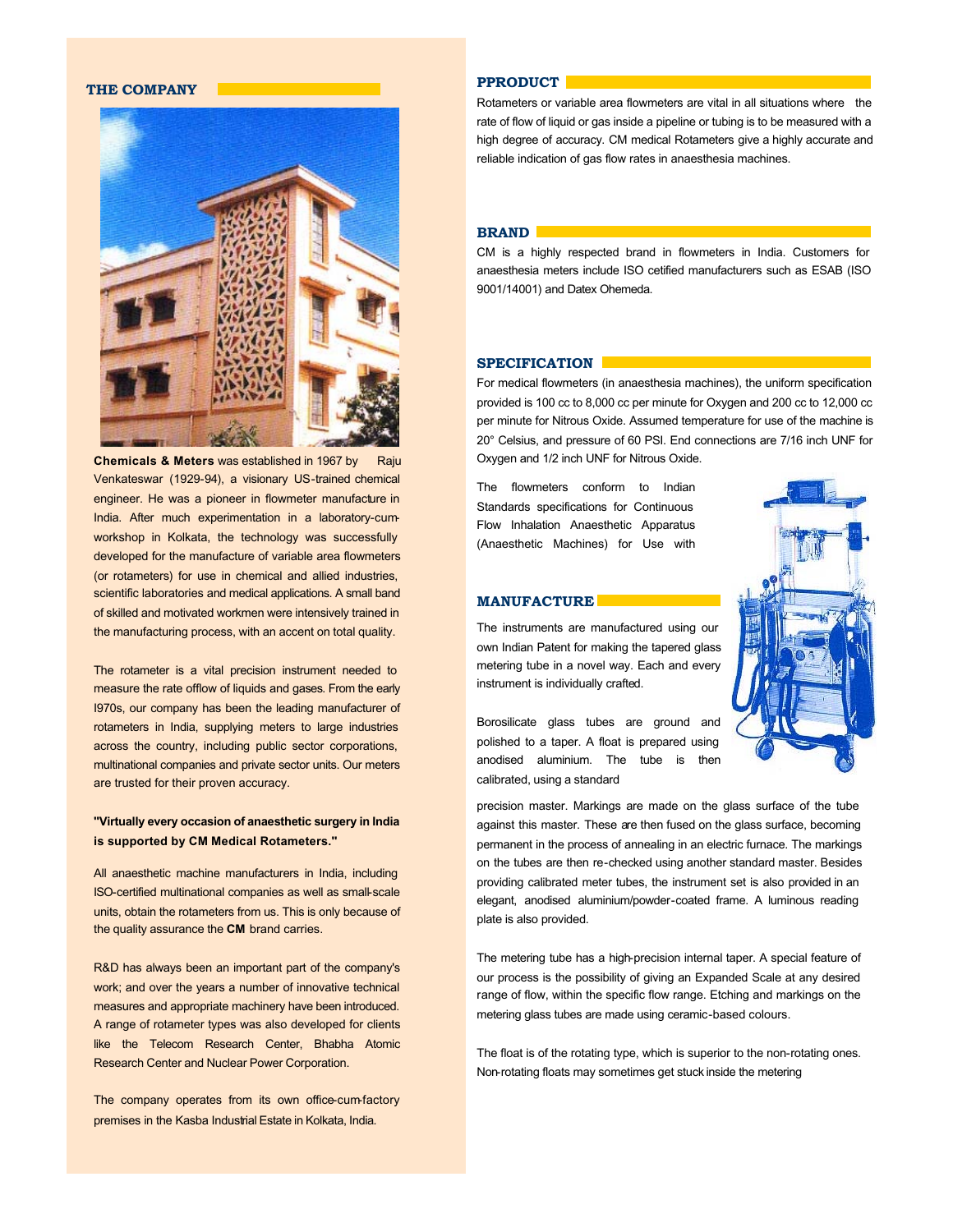

tube due to accidental ingress of tiny particles of dirt and this will usually remain unnoticed. This may mislead the operator, resulting in serious consequences. A rotating type of float will stop rotating in such a situation, thereby inviting the operator's attention to the improper functioning of the instrument: Reading is from the top level of the float.

The pipeline connections are of the standard screwed type. Tubes are fitted with leak proof Neoprene Rubber O-rings. The gaskets are made of moulded Neoprene rubber. The end stops are made of plastic.

#### **QUALITY**

The products are tested in-house against a Standard Precision Master Flowmeter, which in turn is regularly tested and recalibrated.

The products are being manufactured from 1967 and are recognised as the most reliable, high quality products of their kind available in India.

#### **PRICE & DELIVERY**

Price may vary depending on the volume of the order and prospect of further orders.

We provide both a pair of tubes, without any mounting (one for Nitrous Oxide, one for Oxygen) as well as a mounted set. Prices are ex-works, excluding packaging and freight.

Our usual terms of payments are 30% advance against order, rest against proforma invoice, through bank, against delivery documents. Exceptions may be made for regular customers.

Delivery is 8-10 weeks from receipt of order with full specifications.

We usually send the instruments fully assembled. The assembled instrument is suitably packed in a sturdy container, with appropriate supports.

#### **WARRANTY**

A warranty is given for a period of 12 months from the date of supply, provided the instrument is used in a proper manner as per our operation manual.